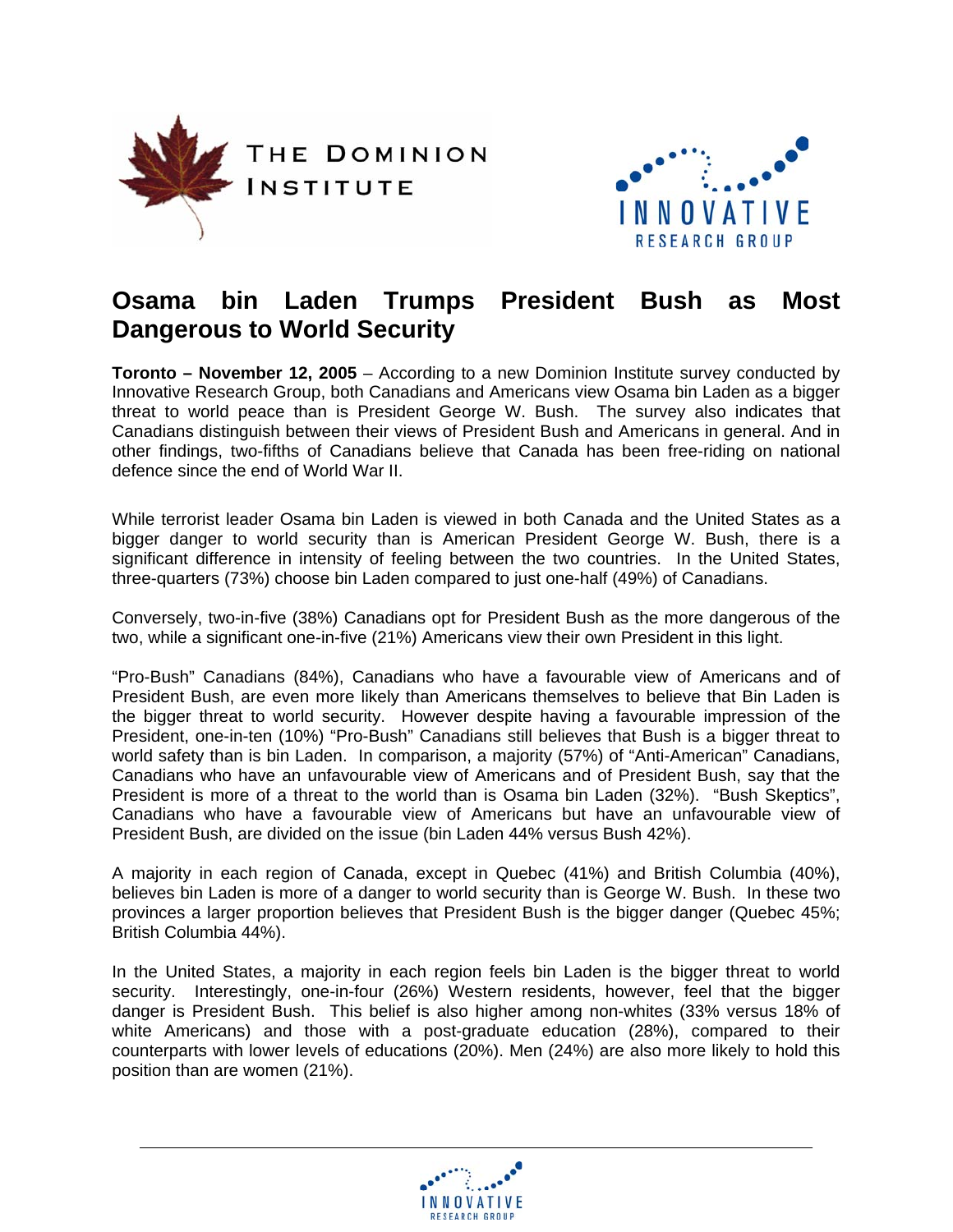# **Canadians Make Distinction Between Opinion of Americans Overall and Opinion of President Bush**

Canadians appear to make a distinction between a dislike of the American President and their overall feelings towards our American neighbours individually. In fact, while seven-in-ten (68%) Canadians have a favourable impression of Americans as individuals; the opinion of the President is a different story. Just one-in-five (21%) Canadians report having a favourable impression of President George W. Bush. In fact, close to half (46%) of Canadians report having a very unfavourable impression of the sitting U.S. President.

By comparison, one-half (48%) of Americans report a favourable opinion of their President, while 43% have an unfavourable opinion of President Bush.

When looking at both questions taken together, a majority (51%) of Canadians can be described as "Bush Skeptics". That is, they have a favourable opinion of Americans individually, but hold an unfavourable opinion of President George W. Bush. One-quarter (26%) can be termed "Pro-Bush", that is they have a favourable opinion of both Americans in general and President Bush individually. The final group, dubbed "Anti-American", are those who hold an unfavourable opinion of both the President and Americans in general. This final group composes approximately one-in-five (18%) Canadians.

Regionally, Quebeckers are the most likely to have a negative impression of both Americans in general (34%), and of President George W. Bush (84%) individually. Interestingly, British Columbians are the most likely to have a positive outlook towards individual Americans (76%), while at the same time, being almost as negative towards the American Presidents (82%) as their Quebec counterparts. In general, residents of Alberta (32%) and Atlantic Canada (30%) are the most positive towards President Bush.

Canadians over 34 years of age (71%) are more likely than those aged 34 and younger (60%) to express a favourable impression of Americans overall. Young Canadians, aged 18 to 24 (37%) are most likely to hold an unfavourable impression of individual Americans.

Canadians with a high school (or less) education (27%) are more likely than other education subgroups to have a positive impression of President Bush, while those with a university undergraduate or graduate degree (82%) are more likely to hold an unfavourable opinion of the President.

As for Americans' views of their President, only in the South do a majority hold a favourable impression of President Bush (52% compared to 41% in the American West). Furthermore, a majority of non-white Americans (51% vs. 41% of whites) have an unfavourable impression of George W. Bush. There also appears to be a significant difference between education groups on this topic, with Americans who have a post-graduate education (55%) being far more likely to hold an unfavourable impression of the President than either those with some college or a college degree (40%) or those with a high school diploma or less education (41%).

#### About This Survey

**Innovative Research Group, Inc.** (www.innovativeresearch.ca), a Toronto-based research firm, was commissioned to survey 1,016 randomly selected Canadians. The survey was

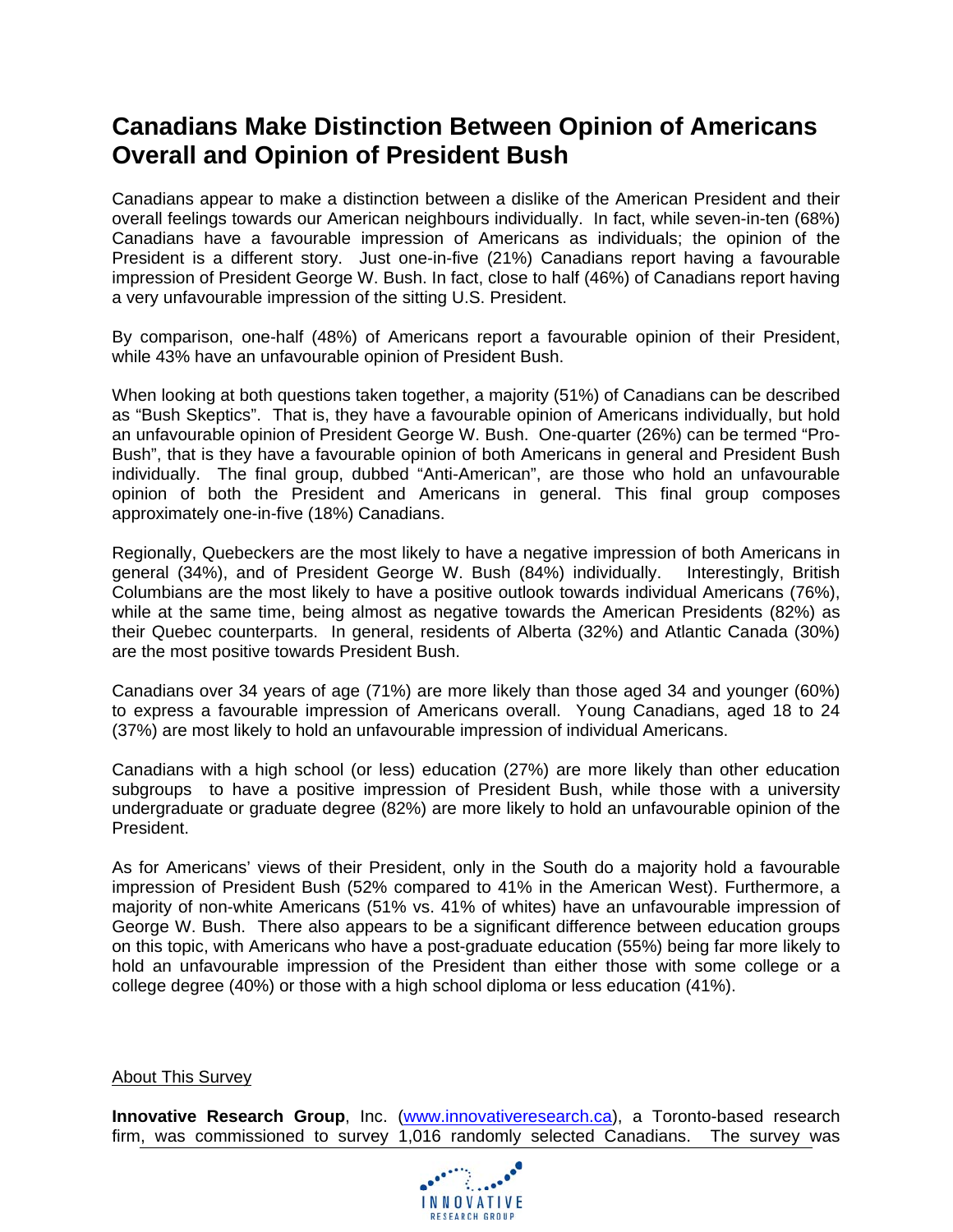conducted between Thursday, October 20<sup>th</sup> and Tuesday, October 25<sup>th</sup>, 2005 and has a margin of error of ±3.1%, 19 times out of 20. Innovative was also commissioned to survey 1,000 randomly selected Americans. The survey was conducted between Friday October 21<sup>st</sup> and Sunday, October 23<sup>rd</sup> and has a margin of error of ±3.1%, 19 times out of 20.

**The Dominion Institute** (www.dominion.ca) was established in 1997 by a group of young professional concerned about the erosion of a common memory in Canada. In the space of eight short years, the Institute has had a far-reaching impact on Canadians' knowledge and perceptions of their history and shared citizenship, through groundbreaking public opinion research, high-profile Internet, education and television programming, book publications, and meaningful curriculum reform. The Institute is a non-partisan organization and a federally registered charity (#873968176 RR0001).

### **The Canadian Defence & Foreign Affairs Institute** (www.cdfai.org) is a charitable,

independent, non-partisan, research institute with an emphasis on Canadian Foreign Policy; Defence Policy; and National Security. We provide Canadians with factual and comprehensive policy analysis to promote their understanding of Canada's foreign policy and the state of our military preparedness and national security by developing and sponsoring authoritative research and education programs.

#### **Attribution**

In the first instance of mentioning the poll results the survey should be identified as a "Dominion Institute / CDFAI survey conducted by Innovative Research Group".

All subsequent mentions can use the convention "Dominion Institute / CDFAI poll conducted by Innovative".

**-30-** 

#### **Spokespersons**

Rudyard Griffiths **David Bercuson** Dominion Institute of Canada CDFAI, Vice Chair Rudyard@dominion.ca DBercuson@cdfai.org Office direct: 416-368-9627 Cell: 403-969-3632

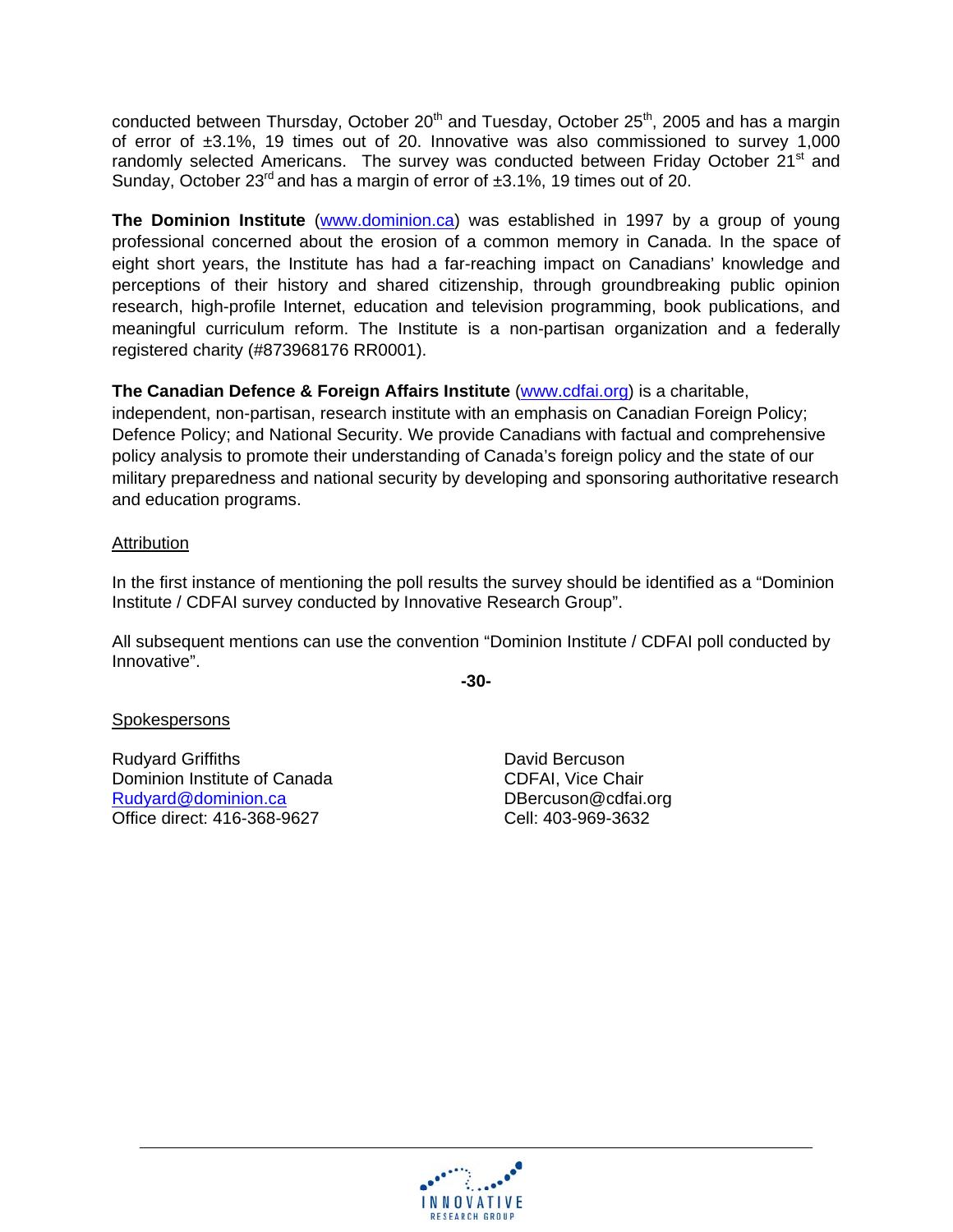Do you strongly agree, somewhat agree, somewhat disagree or strongly disagree with the following statement: When it comes to national defence, Canada has been getting a free ride from the United States since the end of the Second World War?



Do you strongly agree, somewhat agree, somewhat disagree or strongly disagree with the following statement: When it comes to national defence, Canada has been getting a free ride from the United States since the end of the Second World War?



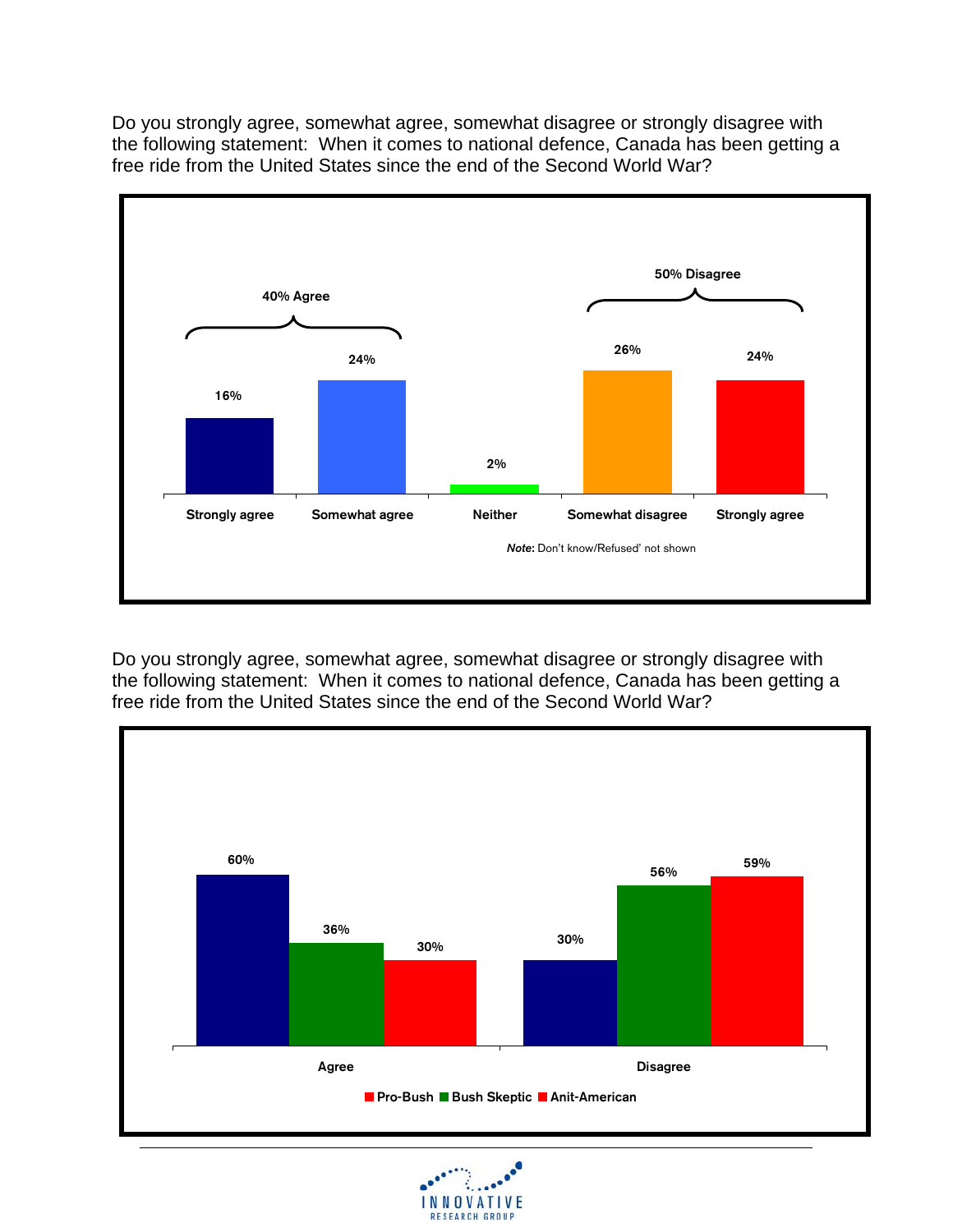

Segments of the Canadian Population on Bush sentiments versus Anti-American

Do you have a very favourable, somewhat favourable, somewhat unfavourable or very unfavourable impression of the current President of the United States, George Bush?



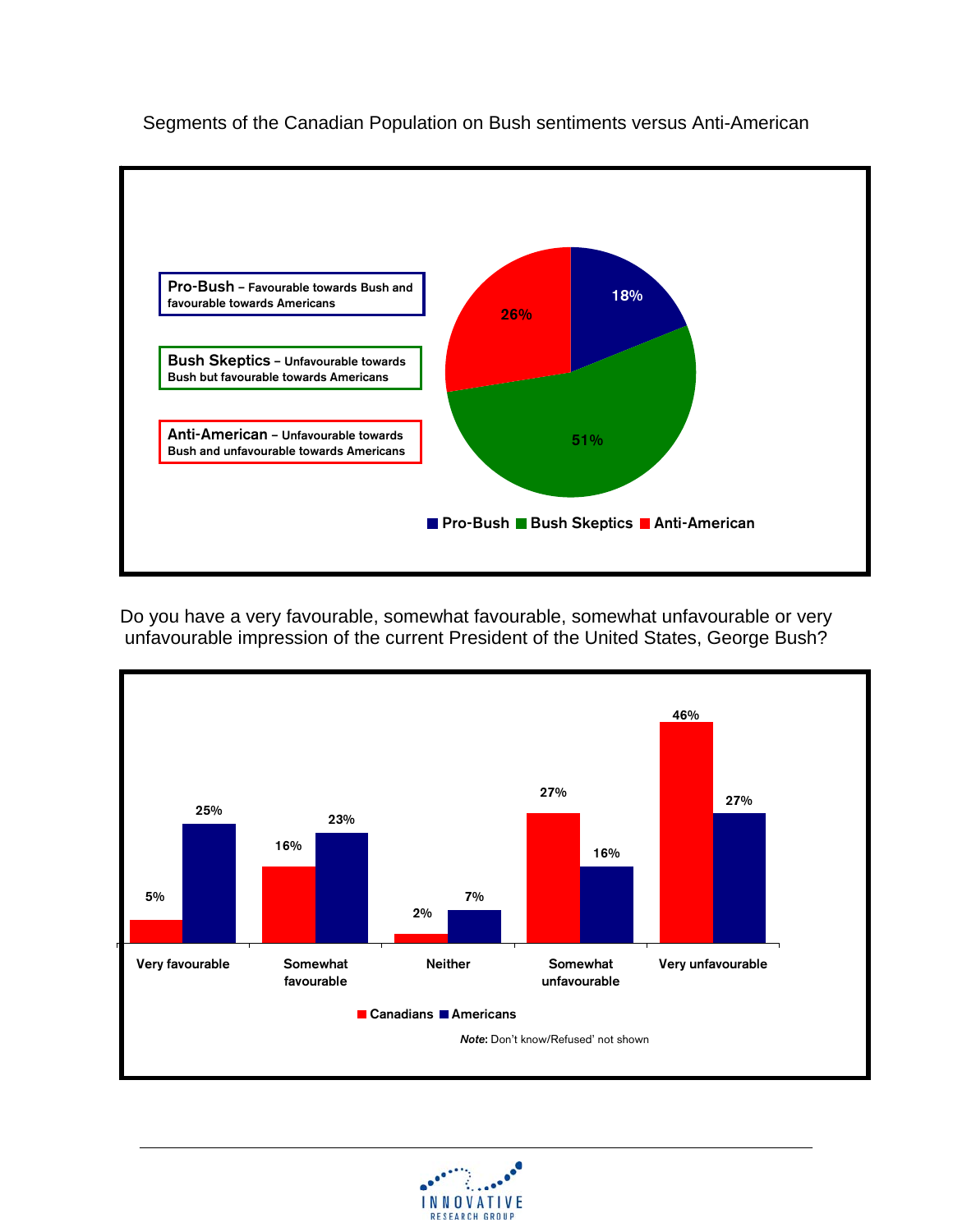Who is more dangerous to world security, President George W. Bush or Osama bin Laden?



Who is more dangerous to world security, President George W. Bush or Osama bin Laden? (Among Canadians)